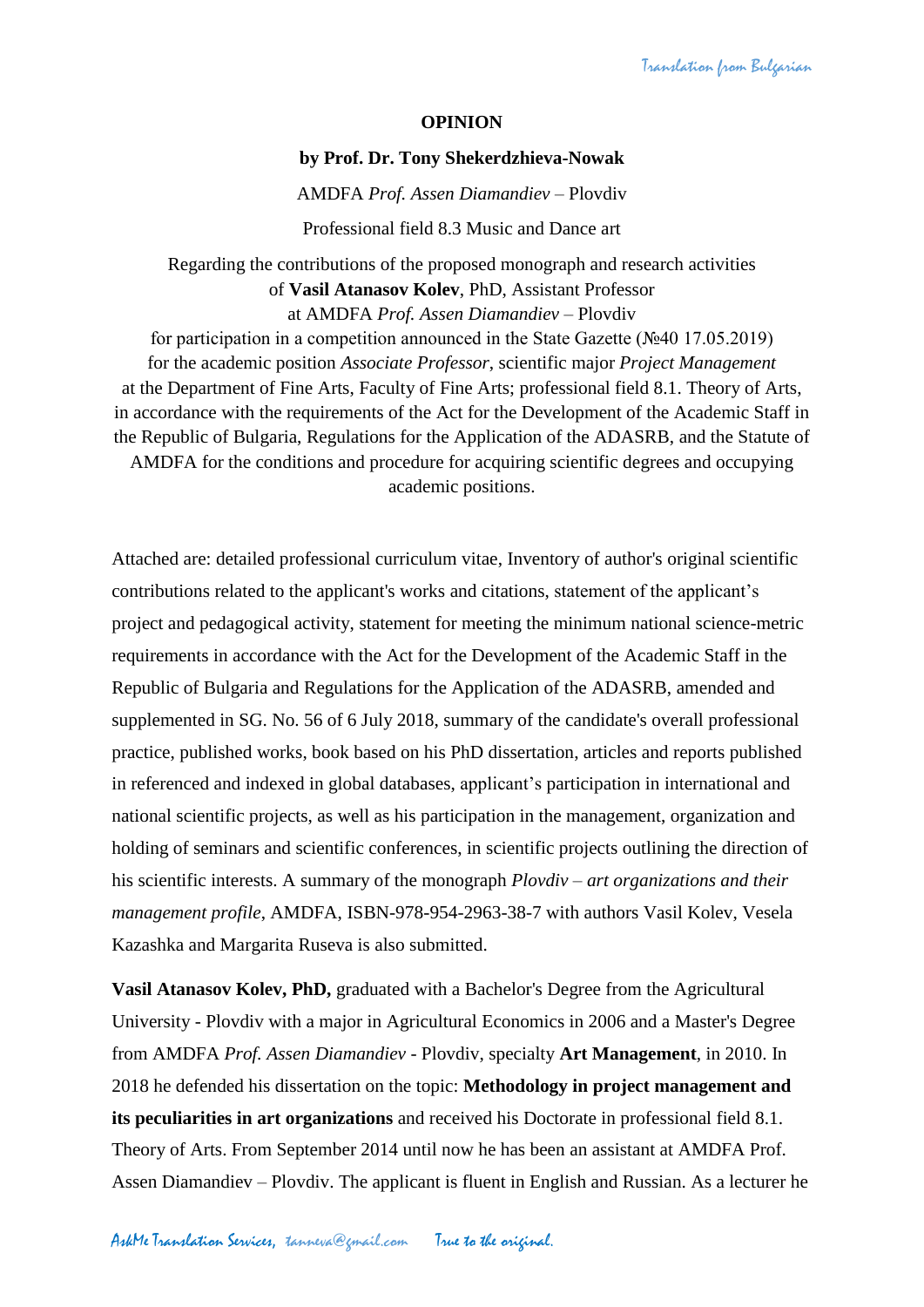develops curricula in the disciplines *Project Management, Project Development and Implementation, Cultural Tourism* and a module *Project Financing of Musical and Stage Performances*.

Particularly important to the current competition is the fact that **the applicant meets the minimum science-metric indicators** prescribed by the Act for the Development of the Academic Staff in the Republic of Bulgaria for occupying the academic position of *Associate Professor* as follows:

**Group A** indicators - **50 points** required / defended PhD thesis: *Methodology in project management and its peculiarities in art organizations*, Diploma No. 051 / 20.06.2018 /

**Group B** indicators - 100 points required,

• from **Indicator 3** - Habilitation thesis - published monograph in the relevant scientific field - **100 points** Kolev Vasil, Kazashka Vesela, Ruseva Margarita*. Plovdiv – artorganizations and their management profile*. AMDFA - Plovdiv, 2018, ISBN 978- 954-2963-38-7, 378 pages

**Group D** indicators - **120 points** required,

- from **Indicator 7**, Book published on the basis of a PhD dissertation thesis (Kolev V. *Methodology in project management and its peculiarities in art organizations*. AMDFA - Plovdiv, 2019, ISBN 978-954-2963-40-0) - **75 points**.
- from **Indicator 8**. Articles and reports published in scientific publications, referenced and indexed in world-famous scientific information databases. Two co-authored papers published in an edition indexed in *Web of Science* - **25 points**.
- from **Indicator 9**. Articles and reports published in specialized editions in the field of arts - 4 articles, two of which are co-authored. – **45 points**.

## **The total number of points in Group D indicators is 145.**

**Group E** indicators - 40 points required,

- from **Indicator 16** Citation in a referred and indexed edition, **15 points**,
- from **Indicator 17** Citation in collective volumes with scientific peer review,  $4x10 =$ 40t.

**The total number of points in Group E indicators is 55.**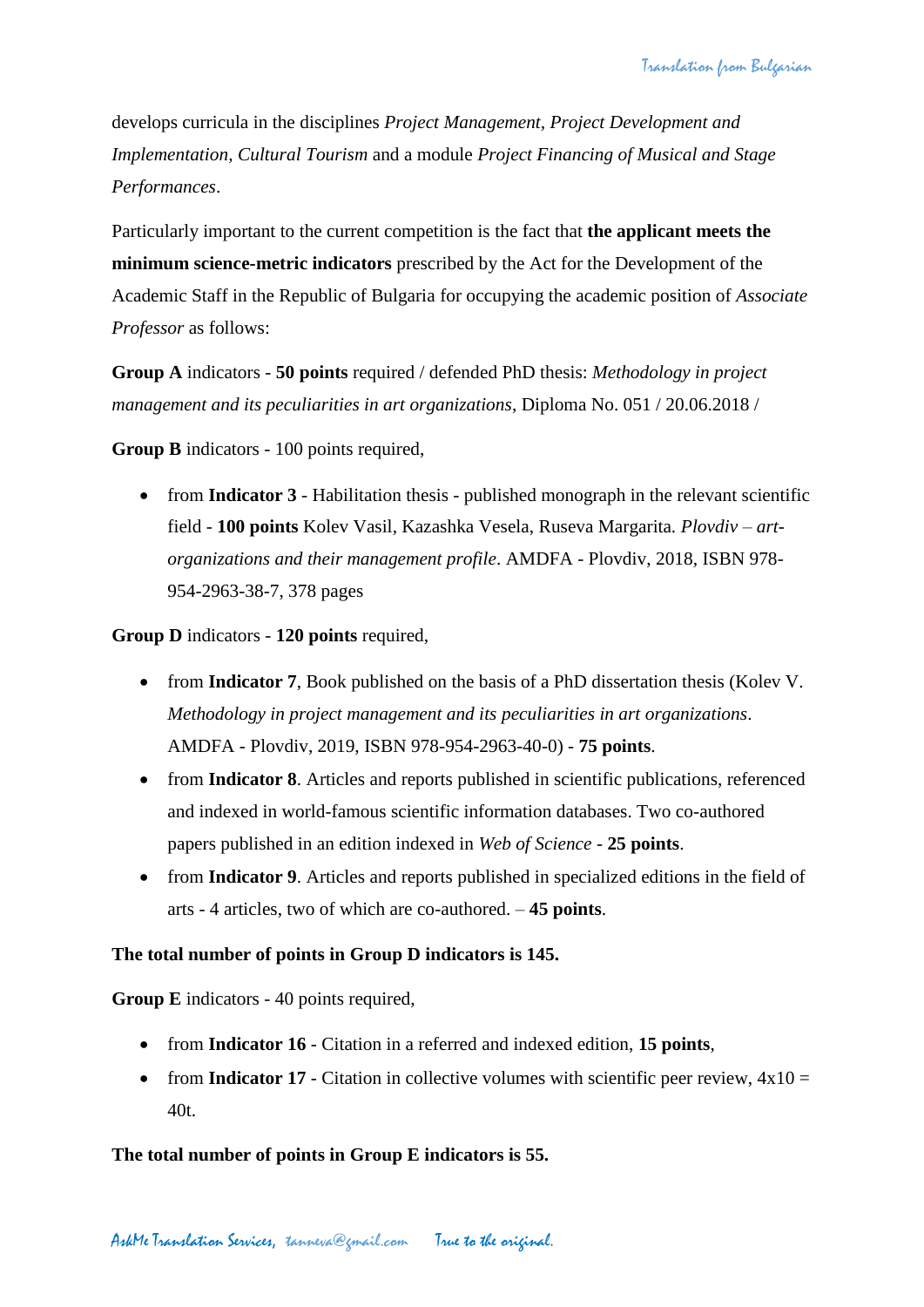**Group F** indicators **- 50 points** are required.

- from **indicator 22**, participation in national scientific projects, 2 x 15 points **30 points**.
- from **indicator 23**, participation in international scientific projects, **20 points**.
- from **Indicator 24**, management of national scientific projects, 4 x 30 = **120 points**.

## **The total score of group F indicators is 170 points.**

Vasil Kolev, PhD, is a knowledgeable specialist in project management. As an author of a methodology in this field, he promotes the idea that the implementation of project management approach in contemporary art organizations is a must. The new realities of their funding, the reduced government subsidies, and the allocation of funds on a project basis brings to the fore the need for in-depth knowledge and skills in dealing with this still not completely uncovered subject matter – the project development and management of art projects. Specialists such as Vasil Kolev identify and develop competencies for dealing with projects, from the project concept and its definition to the monitoring of its implementation. The presented materials include twelve project proposals prepared with the applicant's participation.

*Plovdiv – art-organizations and their management profile* is a **monograph** co-authored by Vasil Kolev, PhD, and Vesela Kazashka, PhD, assistants from AMDFA, Prof. Assen Diamandiev and Assoc. Prof. Margarita Ruseva, scientist at Paisii Hilendarski University of Plovdiv. Published in 2018, the work contains 358 pages, and with a division statement of 03.12.2018 each author has their own 119 pages, with a minimum of 1800 characters per page. The monograph has the following structure: an introduction, three chapters, a conclusion, annexes and a references to 201 sources, the monograph examines the management profile and forms of financial and project management of the art organizations registered in Plovdiv. The **aim** of the researchers is to "analyse the peculiarities and status of this specific sector while identifying the difficulties associated with financial management and control, and project implementation, decomposed into ten research tasks." Important points are analysis of the system of financial management and control of funds in the public and private sectors, risk assessment and organizational development; the discovery of the specific regional peculiarities of the creative cultural industries in Plovdiv and the summarized results of the empirical research that determine the practical relevance of the monograph. **Chapter Two**, related to financial management and control in art organizations,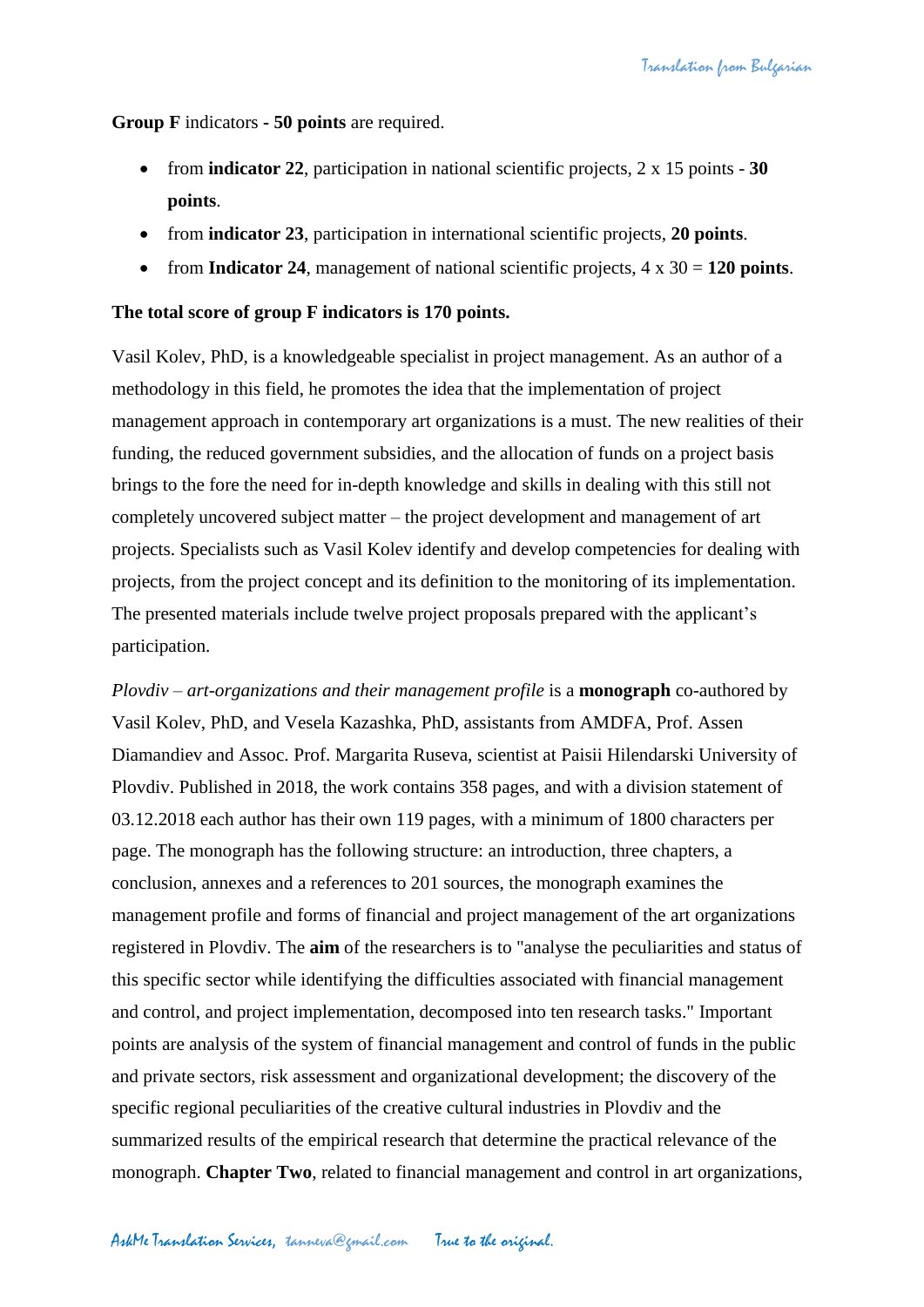has a theoretical and practical focus. Regulatory documents related to government subsidies, European funds, control bodies and audits at national and European level within the UN are examined in detail, the results of public sector audits are analysed, the main elements of financial management are commented on, while looking for specific gaps in project implementation and proposing solutions for their elimination.

The results of the empirical studies are presented in **Chapter Three** and represent the most significant part of the monograph. The surveys are based on data from the NSI, EUROSTAT and an in-depth questionnaire survey conducted on the basis of 105 valid out of 120 received questionnaires in electronic format. The creative industries and their classification are defined, the cultural and creative industries in the European Union are analysed, and the results are presented in a systematic way in tables and charts. The monograph could be used as a basis for creating an index of creativity, taking into account the specificities of the national statistical system and socio-cultural characteristics. Seven important conclusions, formulated by researchers, related to the analysis of the results obtained can offer a number of short and long-term measures and policies. I accept the theoretical contributions of the monographic work stated by the author Vasil Kolev, PhD, related to his scientific and project activity, as well as his practical and applied contributions and achievements.

**Vasil Kolev, PhD, is a member of the editorial board** of the *Proceedings of the Spring Scientific Readings 2015*, the Proceedings of the International Scientific Conference on *Science, Education and Innovation in the Arts*, Plovdiv, 12-13.10.2017 and Proceedings of the *Spring Scientific Readings* 2018. He is also a member of the European Network of Researchers - EURAXESS and the Union of Scientists in Bulgaria.

Vasil Kolev has developed curriculums for undergraduate students in: *Project Management, Project Development and Implementation*, *Cultural Tourism*, and a *Project Financing of Musical and Stage Performances* module.

He has also developing a course curriculum for doctoral students - *Projects and financing in the field of arts.* In conducting lectures and exercises, Vasil Kolev uses interactive methods of work, conducts discussions and presentations on successful real projects, as well as seminars for project development. The modules developed and adapted in the *Art Management* and *Cultural Entrepreneurship* curricula are applicable in secondary arts schools and vocational training centres in Bulgaria, Romania, Greece and the United Kingdom. Vasil Kolev